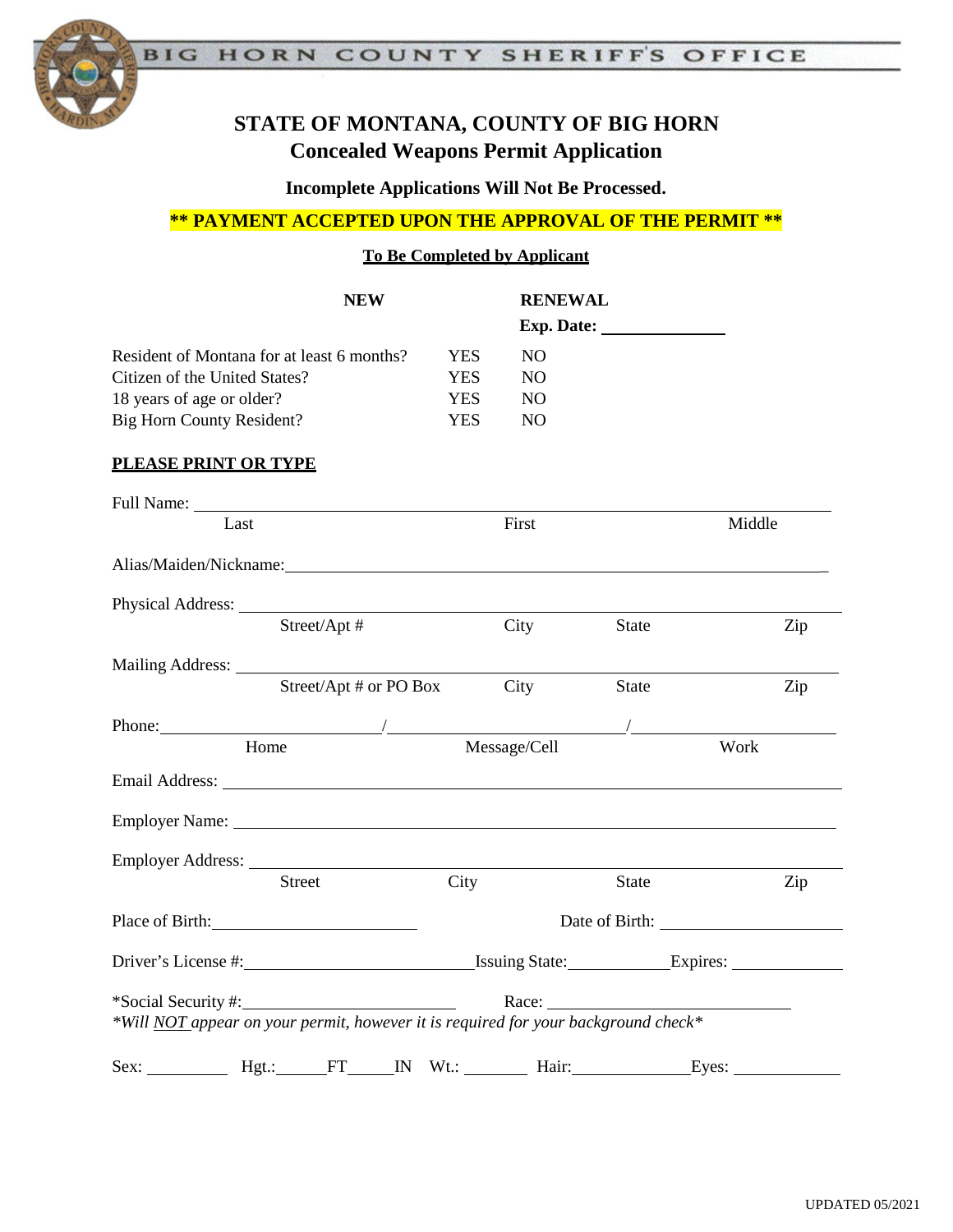Do you have firearms training? YES NO

Do you have Hunter's Education training? YES NO

*If you do not have a certificate of completed training in either course you will be required to complete a firearms knowledge checklist and hands-on Range Day with the Firearms Instructor to show them you have the proper knowledge to use a firearm.*

#### *MILITARY SERVICE*

| <b>YES</b>                                                           | N <sub>O</sub>                   |  |              |                                                                      | From: $\qquad \qquad$ to $\qquad \qquad$ |
|----------------------------------------------------------------------|----------------------------------|--|--------------|----------------------------------------------------------------------|------------------------------------------|
|                                                                      |                                  |  |              |                                                                      | Rank Upon Discharge: 1986                |
|                                                                      |                                  |  |              | LIST ALL EMPLOYERS OR BUSINESS ACTIVITY FOR THE PAST FIVE (5) YEARS: |                                          |
|                                                                      | <b>Employer or Business Name</b> |  | Address      |                                                                      | Dates of Employment                      |
|                                                                      |                                  |  |              |                                                                      |                                          |
|                                                                      |                                  |  |              |                                                                      |                                          |
|                                                                      |                                  |  |              |                                                                      |                                          |
|                                                                      |                                  |  |              |                                                                      |                                          |
|                                                                      |                                  |  |              |                                                                      |                                          |
|                                                                      |                                  |  |              |                                                                      |                                          |
| LIST EACH PLACE IN WHICH YOU HAVE LIVED FOR THE PAST FIVE (5) YEARS: |                                  |  |              |                                                                      |                                          |
|                                                                      | City                             |  | <b>State</b> |                                                                      | Dates of Residence                       |
|                                                                      |                                  |  |              |                                                                      |                                          |
|                                                                      |                                  |  |              |                                                                      |                                          |
|                                                                      |                                  |  |              |                                                                      |                                          |
|                                                                      |                                  |  |              |                                                                      |                                          |
|                                                                      |                                  |  |              |                                                                      |                                          |
|                                                                      |                                  |  |              |                                                                      |                                          |
|                                                                      |                                  |  |              |                                                                      |                                          |

**THE FOLLOWING QUESTIONS ARE VERY SPECIFIC. IF YOU HAVE EVER BEEN ARRESTED FOR ANY REASON, YOU MUST MARK "YES". THIS INCLUDES ANY INCIDENT. EVEN IF YOU WERE NOT CHARGED, THE CHARGES WERE DISMISSED OR BELIEVE THAT THE CHARGES WERE REMOVED FROM YOUR RECORD.**

**LESS THAN TRUTHFUL RESPONSES WILL RESULT IN THE DENIAL OF THIS APPLICATION.**

**AGAIN, THIS INCLUDES ANY ARREST OR CHARGE OR CONVICTION EVER.**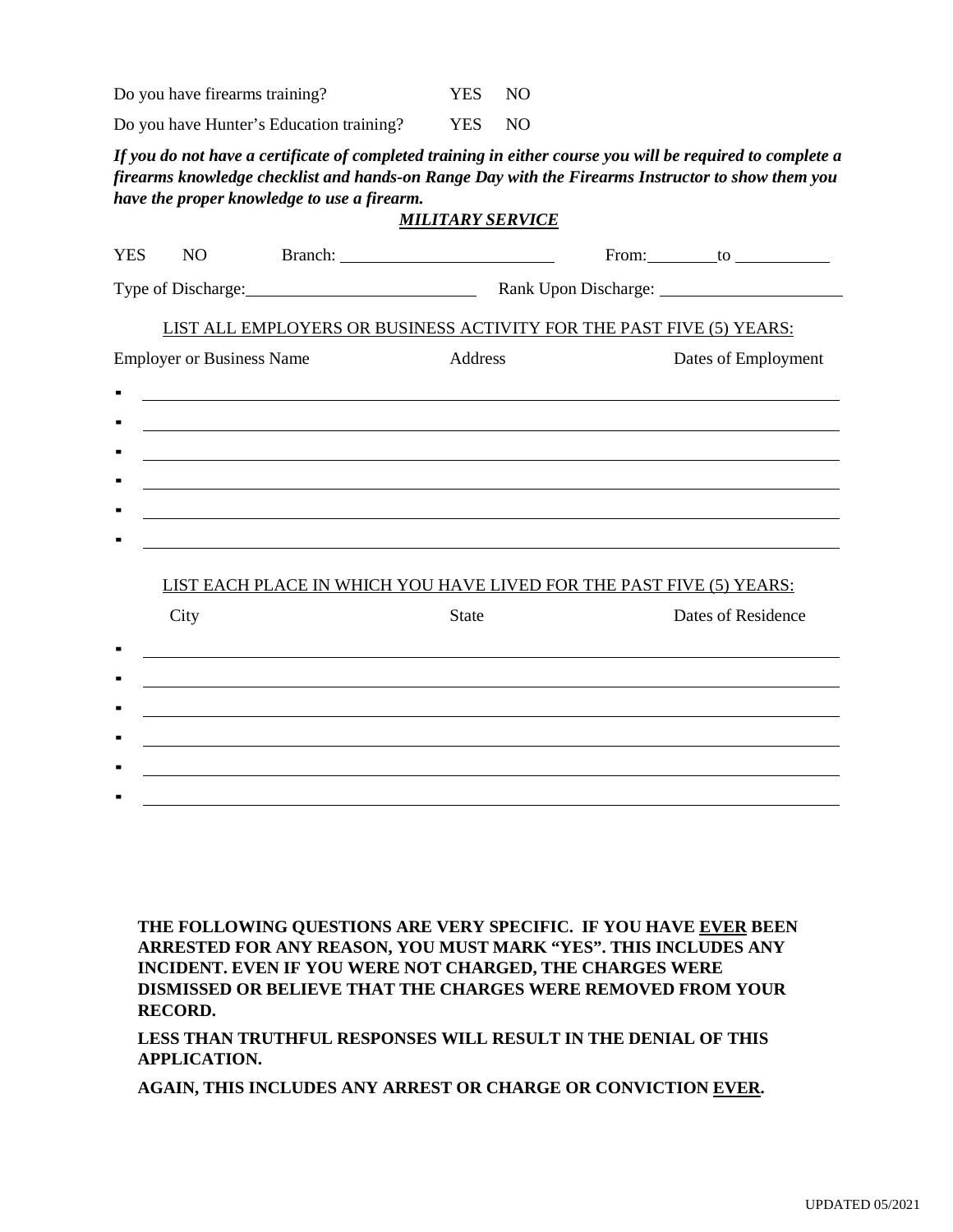| 1. | Are you under indictment or information in any court for a felony, or<br>any other crime for which the judge could imprison you for more than<br>one year, or are you a current member of the military who has been<br>charged with violation(s) Of the Uniform Code of Military Justice and<br>whose charge(s) have been referred to a general court-martial?           | <b>YES</b> | NO             |
|----|--------------------------------------------------------------------------------------------------------------------------------------------------------------------------------------------------------------------------------------------------------------------------------------------------------------------------------------------------------------------------|------------|----------------|
| 2. | Have you ever been convicted in any court, including a military court,<br>of a felony, or any other crime for which the judge could have<br>imprisoned you for more than one year, even if you received a shorter<br>sentence including probation?                                                                                                                       | <b>YES</b> | NO             |
| 3. | Are you a fugitive from justice?                                                                                                                                                                                                                                                                                                                                         | <b>YES</b> | NO             |
| 4. | Are you an unlawful user of, or addicted to, marijuana or any<br>depressant, stimulant, narcotic drug, or any other controlled substance?<br>Warning: The use or possession of marijuana remains unlawful under<br>Federal law regardless of whether it has been legalized or<br>decriminalized for medicinal or recreational purposes in the state where<br>you reside. | <b>YES</b> | NO             |
|    | 5. Have you ever been adjudicated as a mental defective OR have you<br>ever been committed to a mental institution?                                                                                                                                                                                                                                                      | <b>YES</b> | NO             |
| 6. | Have you ever been discharged from the Armed Forces under<br>dishonorable conditions?                                                                                                                                                                                                                                                                                    | <b>YES</b> | NO             |
| 7. | Are you subject a court order, including Military Protection Order<br>issued by a military judge or magistrate, restraining you from harassing,<br>stalking, or threatening your child or an intimate partner or child of<br>such partner?                                                                                                                               | <b>YES</b> | NO             |
| 8. | Have you ever been convicted in any court of a misdemeanor crime of<br>domestic violence, or are you or have you ever been a member of the<br>military and been convicted of a crime that included, as an element, the<br>use of force against a person?                                                                                                                 | <b>YES</b> | NO             |
| 9. | Have you ever renounced your United States citizenship?                                                                                                                                                                                                                                                                                                                  | <b>YES</b> | NO             |
|    | 10. Are you an alien illegally or unlawfully in the United States?                                                                                                                                                                                                                                                                                                       | <b>YES</b> | N <sub>O</sub> |

*If you answered YES, complete the following (Attach additional sheet if necessary):*

|                | City | <b>State</b> | Charge | Disposition | Date |
|----------------|------|--------------|--------|-------------|------|
| $\blacksquare$ |      |              |        |             |      |
|                |      |              |        |             |      |
| $\blacksquare$ |      |              |        |             |      |
| $\blacksquare$ |      |              |        |             |      |
| $\blacksquare$ |      |              |        |             |      |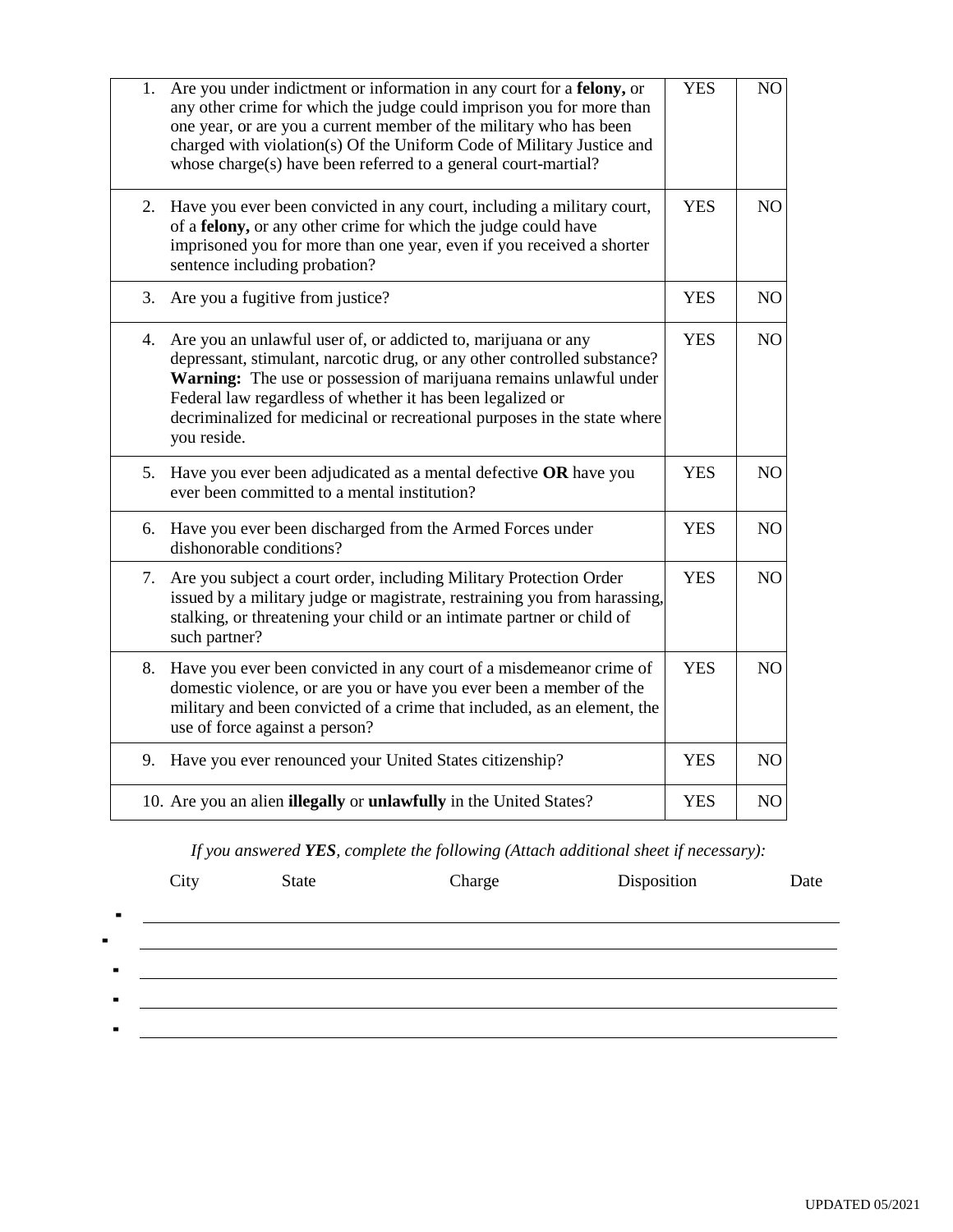#### LIST THREE (3) PERSONS WHOM YOU HAVE KNOWN FOR AT LEAST FIVE (5) YEARS THAT WILL BE CREDIBLE WITNESSES TO YOUR GOOD MORAL CHARACTER AND PEACEABLE DISPOSITION. (DO NOT LIST RELATIVES OR PRESENT/PAST EMPLOYERS)

|         | Name | Address - Street/City/State | Telephone Number |
|---------|------|-----------------------------|------------------|
| 1.      |      |                             |                  |
| C<br>۷. |      |                             |                  |
| 3.      |      |                             |                  |
|         |      |                             |                  |

### PLEASE EXPLAIN YOUR REASONS FOR REQUESTING THIS PERMIT (ATTACH ADDITIONAL SHEET IF NECESSARY):



**I, the undersigned applicant, swear that the foregoing information is true and correct to the best of my knowledge and belief and is given with the full knowledge that any misstatement contained herein may be sufficient cause for denial or revocation of a permit to carry a concealed weapon. I hereby authorize any person having information concerning me that relates to the information requested by this application and the requirements for a concealed weapon permit, either public record or otherwise to furnish it to the sheriff to whom this application is made.**

**If any circumstances arise that requires the Sheriff to revoke the permit, I will surrender the concealed weapons permit to any Peace Officer after written notification by the Sheriff.**

**I have read and understand all the above:**

### **\*This application MUST be signed in the presence of the Sheriff or designee.**

| Signature                     |       |  |            |  |  | Date                         |  |
|-------------------------------|-------|--|------------|--|--|------------------------------|--|
|                               |       |  |            |  |  |                              |  |
|                               |       |  |            |  |  |                              |  |
| <b>FOR OFFICIAL USE ONLY:</b> |       |  |            |  |  |                              |  |
| Received By: Next Control By: | Date: |  |            |  |  | Photo: Y N Fingerprints: Y N |  |
| Background Check: Date: Date: |       |  |            |  |  |                              |  |
| Permit #:                     | NTN:  |  | $DOJ \#$ : |  |  | Exp. Date:                   |  |
|                               |       |  |            |  |  |                              |  |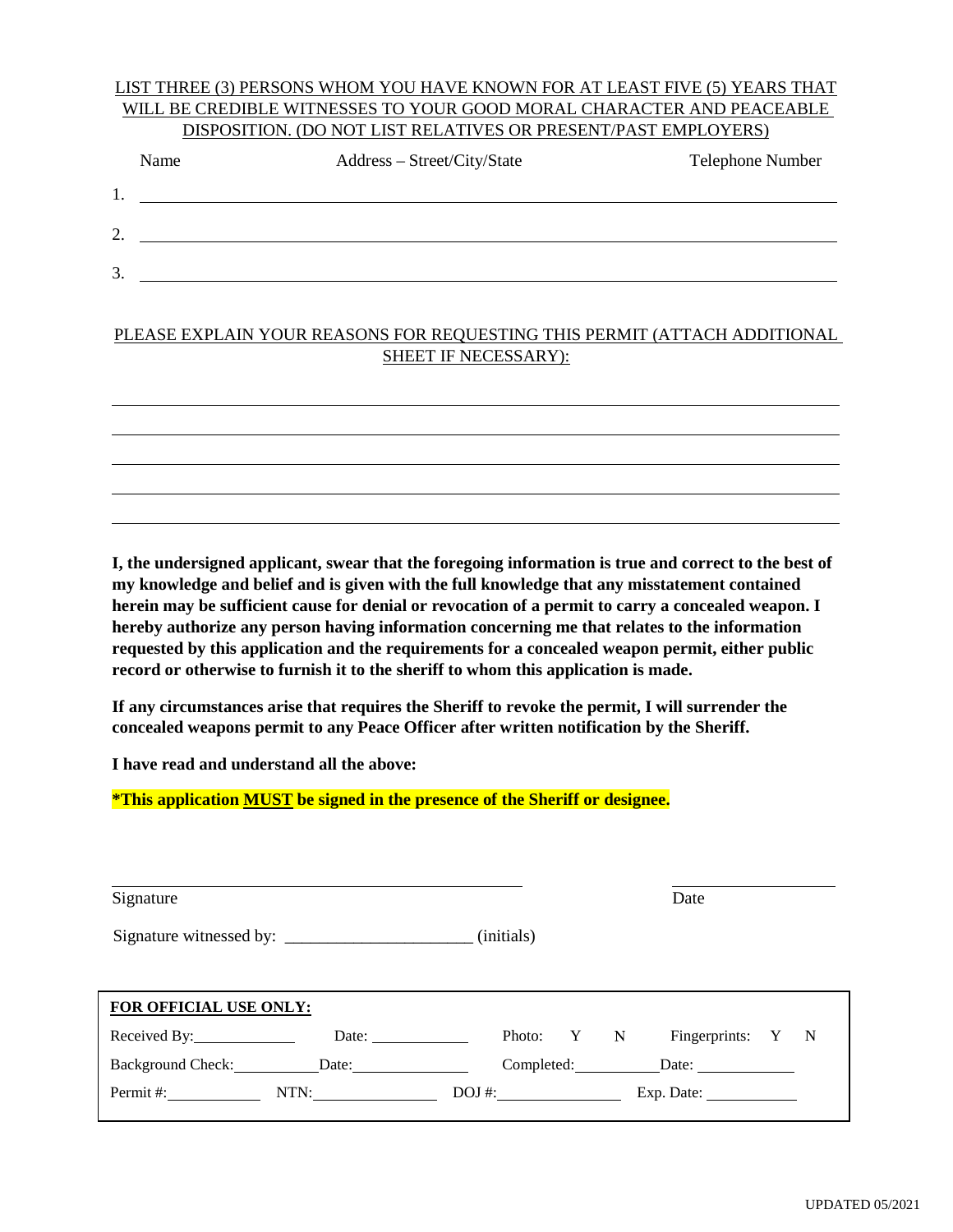## BIG HORN COUNTY SHERIFF'S OFFICE CONCEALED WEAPONS PERMIT PERSONAL REFERENCE QUESTIONNAIRE

\_\_\_\_\_\_\_\_\_\_\_\_\_\_\_\_\_\_\_\_\_\_\_\_\_\_\_\_\_\_\_\_\_\_\_\_\_\_\_\_\_\_\_\_\_\_\_\_\_\_\_\_\_\_\_\_\_\_\_\_\_\_\_\_\_\_\_\_\_\_\_\_

\_\_\_\_\_\_\_\_\_\_\_\_\_\_\_\_\_\_\_\_\_\_\_\_\_\_\_\_\_\_\_\_\_\_\_\_\_\_\_\_\_\_\_\_\_\_\_\_\_\_\_\_\_\_\_\_\_\_\_\_\_\_\_\_\_\_\_\_\_\_\_\_

\_\_\_\_\_\_\_\_\_\_\_\_\_\_\_\_\_\_\_\_\_\_\_\_\_\_\_\_\_\_\_\_\_\_\_\_\_\_\_\_\_\_\_\_\_\_\_\_\_\_\_\_\_\_\_\_\_\_\_\_\_\_\_\_\_\_\_\_\_\_\_\_

DATE: \_\_\_\_\_\_\_\_\_\_\_\_\_\_\_\_\_\_\_\_\_\_\_\_\_\_\_\_\_\_\_\_

NAME OF CCW APPLICANT: \_\_\_\_\_\_\_\_\_\_\_\_\_\_\_\_\_\_\_\_\_\_\_\_\_\_\_\_\_\_\_\_\_\_\_\_\_\_\_\_\_\_\_\_\_

REFERENCE INFORMATION:

(NAME)

(ADDRESS)

(DAYTIME PHONE NUMBER)

- 1. HOW LONG HAVE YOU KNOWN THE APPLICANT?  $\qquad$
- 2. ARE YOU A RELATIVE OR PRESENT/PAST EMPLOYER OF THE APPLICANT?

\_\_\_\_\_\_\_\_\_\_\_\_\_\_\_\_\_\_\_\_\_\_\_\_\_\_\_\_\_\_\_\_\_\_\_\_\_\_\_\_\_\_\_\_\_\_\_\_\_\_\_\_\_\_\_\_\_\_\_\_\_\_\_\_\_\_\_\_\_\_\_\_

3. ARE YOU WILLING TO BE A WITNESS TO THE APPLICANT'S GOOD MORAL CHARACTER AND PEACEABLE DISPOSITION? \_\_\_\_\_\_\_\_YES \_\_\_\_\_\_\_\_\_\_ NO

SIGNATURE OF PERSON COMPLETING THIS QUESTIONNAIRE

\_\_\_\_\_\_\_\_\_\_\_\_\_\_\_\_\_\_\_\_\_\_\_\_\_\_\_\_\_\_\_\_\_\_\_\_\_\_\_\_\_\_\_\_\_\_\_\_\_\_\_\_\_\_\_\_\_\_\_\_\_\_\_\_\_\_\_\_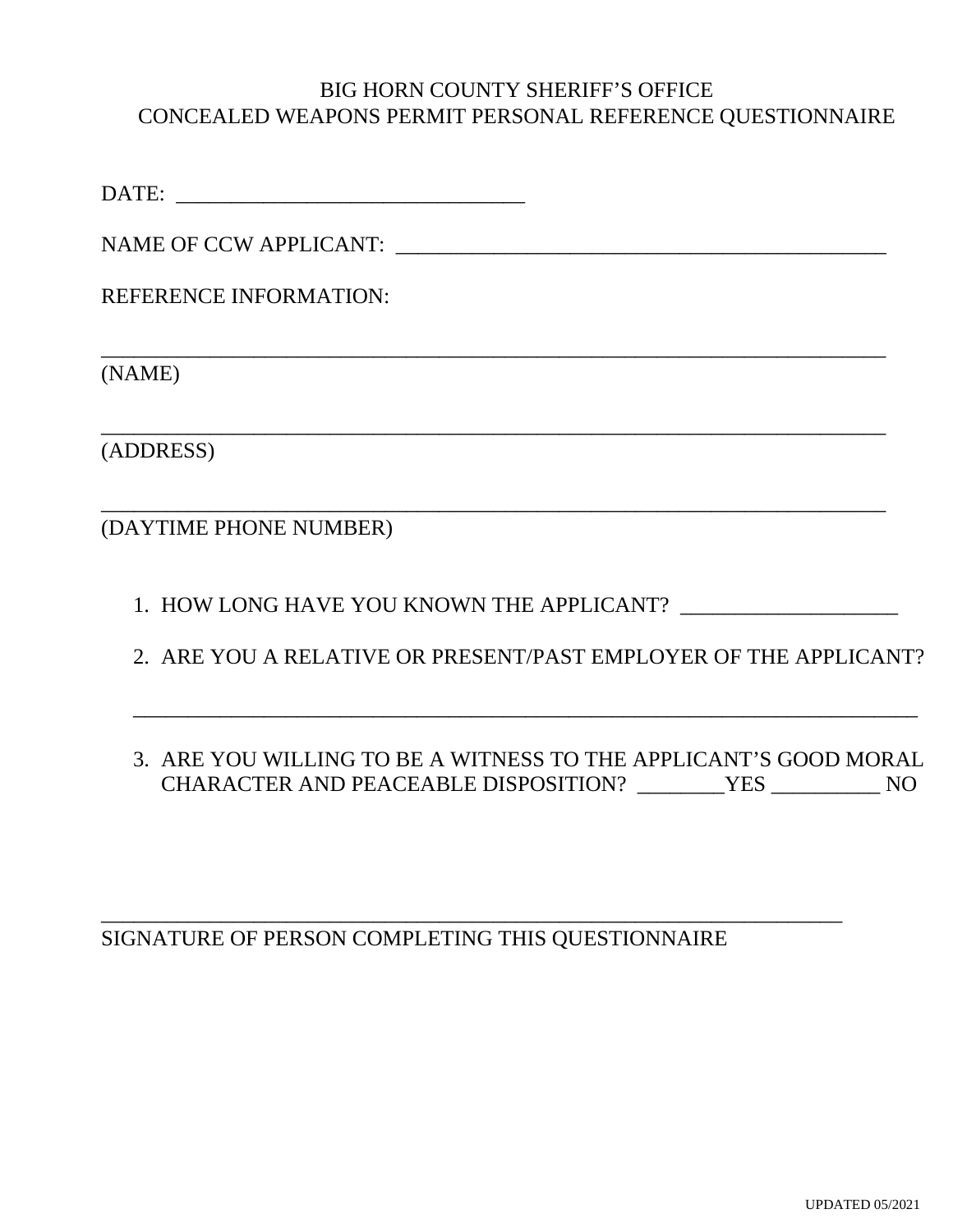## BIG HORN COUNTY SHERIFF'S OFFICE CONCEALED WEAPONS PERMIT PERSONAL REFERENCE QUESTIONNAIRE

\_\_\_\_\_\_\_\_\_\_\_\_\_\_\_\_\_\_\_\_\_\_\_\_\_\_\_\_\_\_\_\_\_\_\_\_\_\_\_\_\_\_\_\_\_\_\_\_\_\_\_\_\_\_\_\_\_\_\_\_\_\_\_\_\_\_\_\_\_\_\_\_

\_\_\_\_\_\_\_\_\_\_\_\_\_\_\_\_\_\_\_\_\_\_\_\_\_\_\_\_\_\_\_\_\_\_\_\_\_\_\_\_\_\_\_\_\_\_\_\_\_\_\_\_\_\_\_\_\_\_\_\_\_\_\_\_\_\_\_\_\_\_\_\_

\_\_\_\_\_\_\_\_\_\_\_\_\_\_\_\_\_\_\_\_\_\_\_\_\_\_\_\_\_\_\_\_\_\_\_\_\_\_\_\_\_\_\_\_\_\_\_\_\_\_\_\_\_\_\_\_\_\_\_\_\_\_\_\_\_\_\_\_\_\_\_\_

DATE: \_\_\_\_\_\_\_\_\_\_\_\_\_\_\_\_\_\_\_\_\_\_\_\_\_\_\_\_\_\_\_\_

NAME OF CCW APPLICANT: \_\_\_\_\_\_\_\_\_\_\_\_\_\_\_\_\_\_\_\_\_\_\_\_\_\_\_\_\_\_\_\_\_\_\_\_\_\_\_\_\_\_\_\_\_

REFERENCE INFORMATION:

(NAME)

(ADDRESS)

(DAYTIME PHONE NUMBER)

4. HOW LONG HAVE YOU KNOWN THE APPLICANT?  $\_\_$ 

5. ARE YOU A RELATIVE OR PRESENT/PAST EMPLOYER OF THE APPLICANT?

\_\_\_\_\_\_\_\_\_\_\_\_\_\_\_\_\_\_\_\_\_\_\_\_\_\_\_\_\_\_\_\_\_\_\_\_\_\_\_\_\_\_\_\_\_\_\_\_\_\_\_\_\_\_\_\_\_\_\_\_\_\_\_\_\_\_\_\_\_\_\_\_

# 6. ARE YOU WILLING TO BE A WITNESS TO THE APPLICANT'S GOOD MORAL CHARACTER AND PEACEABLE DISPOSITION? \_\_\_\_\_\_\_\_YES \_\_\_\_\_\_\_\_\_\_ NO

SIGNATURE OF PERSON COMPLETING THIS QUESTIONNAIRE

\_\_\_\_\_\_\_\_\_\_\_\_\_\_\_\_\_\_\_\_\_\_\_\_\_\_\_\_\_\_\_\_\_\_\_\_\_\_\_\_\_\_\_\_\_\_\_\_\_\_\_\_\_\_\_\_\_\_\_\_\_\_\_\_\_\_\_\_